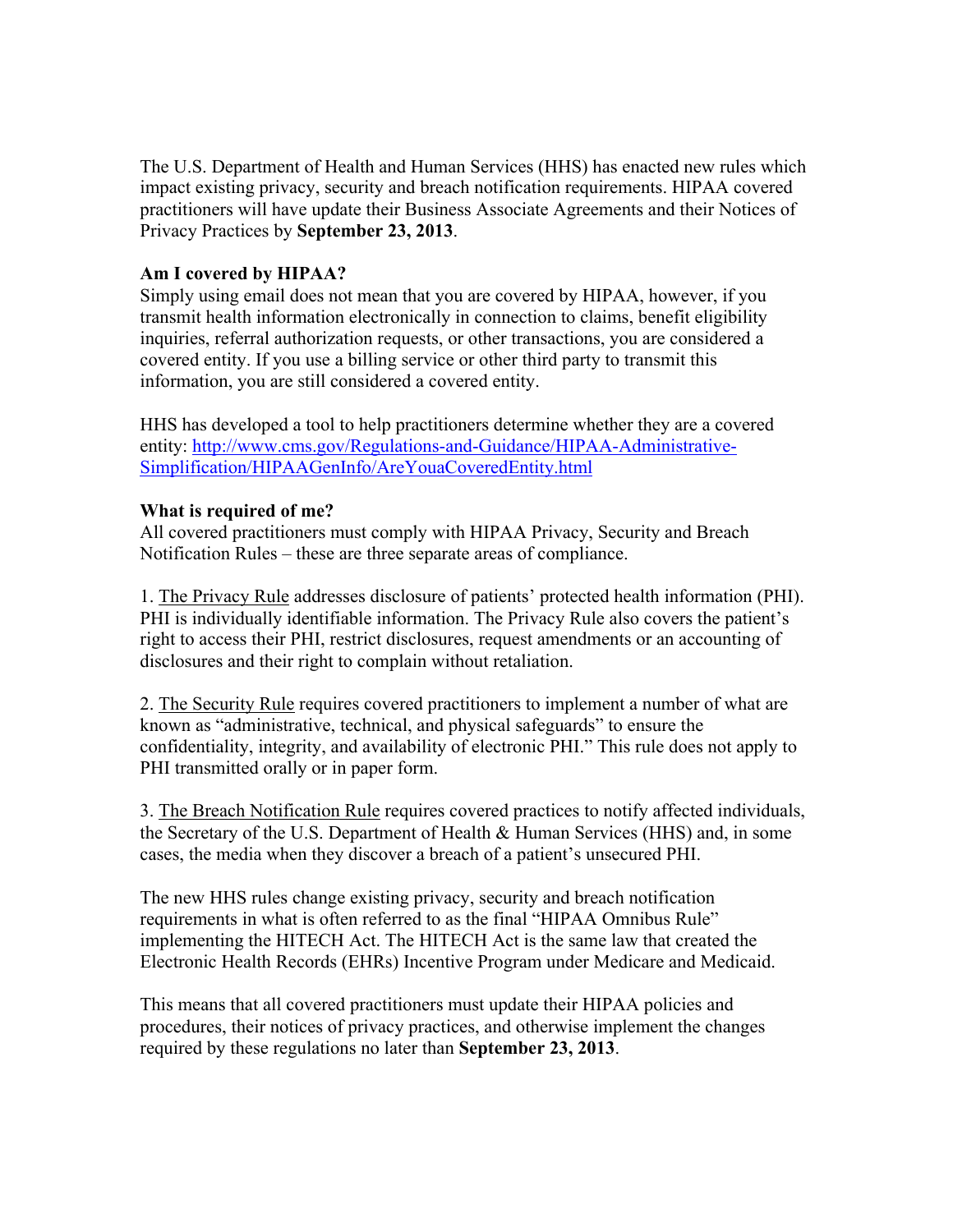\*\*Please note that these federal rules are considered a "floor." Your state may have additional requirements with which you must comply.

# **How can I comply?**

The Office of the National Coordinator for Health Information Technology (ONC) and the Office for Civil Rights (OCR) have collaborated to develop **model Notices of Privacy Practices** for health care providers and health plans to use to communicate with their patients and plan members. The model notices and corresponding instructions are available here: http://www.hhs.gov/ocr/privacy/hipaa/modelnotices.html

Certain features of the model notice of privacy practices from HHS could be of particular importance to psychotherapists. For example:

The model text version of the notice includes the following statement about psychotherapy notes:

In these cases we never share your information unless you give us written permission:

- · Marketing purposes
- · Sale of your information
- · **Most sharing of psychotherapy notes**
- The model text version also implements the right to obtain restrictions if the patient pays out of pocket:

## **Ask us to limit what we use or share**

- · You can ask us not to use or share certain health information for treatment, payment, or our operations. We are not required to agree to your request, and we may say "no" if it would affect your care.
- · **If you pay for a service or health care item out-of-pocket in full, you can ask us not to share that information for the purpose of payment or our operations with your health insurer. We will say "yes" unless a law requires us to share that information.**
- The model Notice of Privacy Practices Booklet contains an instruction B on page 7 which states, "we do not create or maintain psychotherapy notes at this practice". This reflects HHS' decision that practices that do not "record or maintain psychotherapy notes" do not have to include in their notice of privacy practices the patient's right to have psychotherapy notes disclosed only with their authorization. See 78 Fed. Reg. at 5624.